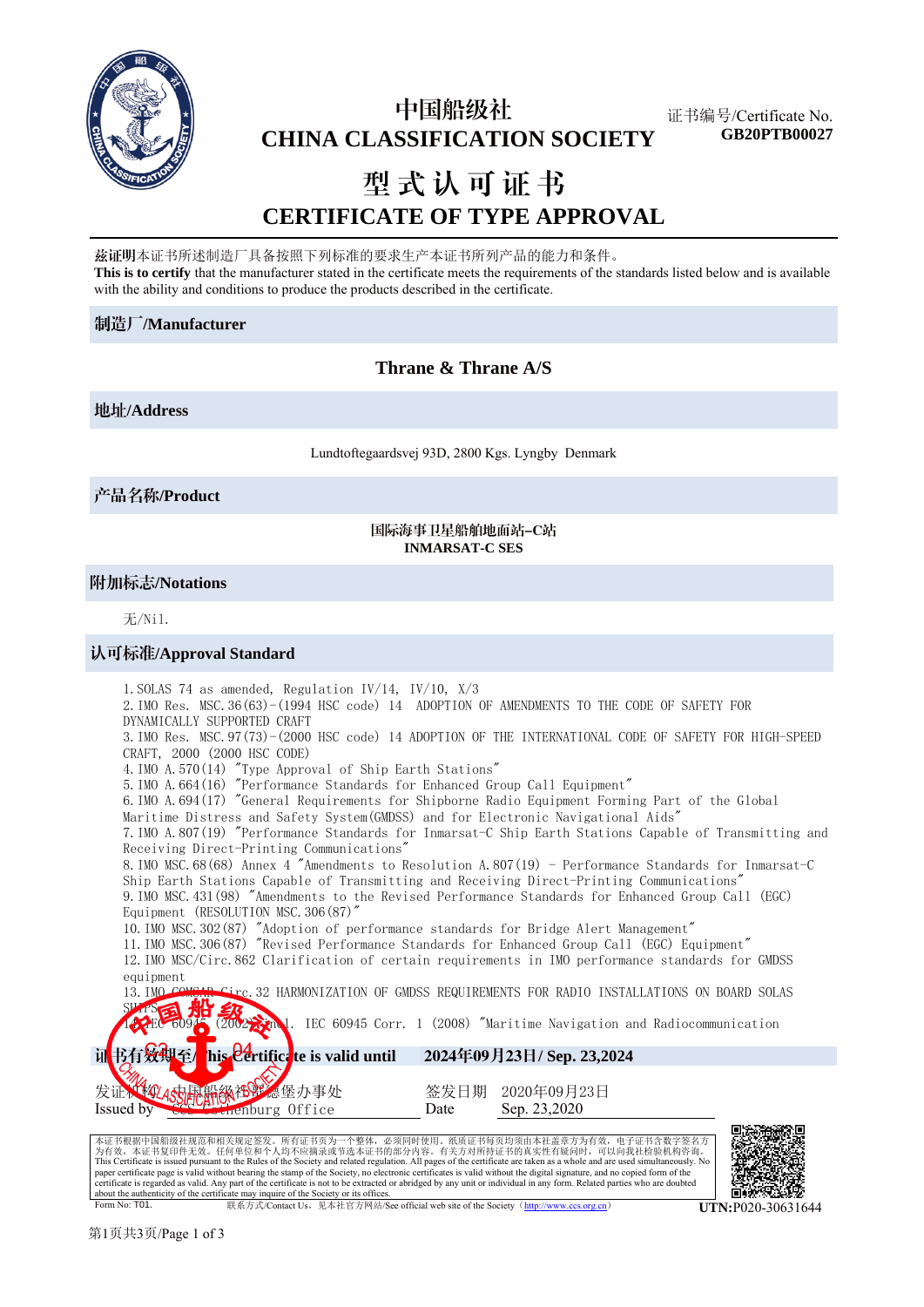Equipment and Systems - General Requirements - Methods of Testing and Required Test Results" 15.MSC.147(77) Adoption of the revised performance standards for a ship security alert system 16.MSC.263(84) REVISED PERFORMANCE STANDARDS AND FUNCTIONAL REQUIREMENTS FOR THE LONG-RANGE IDENTIFICATION AND TRACKING OF SHIPS 17.IEC 61097-4 (2012) incl. 61097-4 (2012) +A1(2016) +A2 (2019) Global maritime distress and safety system (GMDSS) - Part 4: Inmarsat-C ship earth station and Inmarsat enhanced group call (EGC) equipment - Operational and performance requirements, methods of testing and required test results 18.IEC 61162-1 (2016) Maritime navigation and radiocommunication equipment and systems - Digital interfaces - Part 1: Single talker and multiple listeners 19.IEC62923-1:2018 Maritime navigation and radiocommunication equipment and systems - Bridge alert management - Part 1: Operational and performance requirements, methods of testing and required test results 20.IEC62923-2:2018 Maritime navigation and radiocommunication equipment and systems - Bridge alert management - Part 2: Alert and cluster identifiers and other additional features

## 用于**/Intended for**

船舶与海上设施/Ships and Offshore Installations

## 产品明细**/Product Description**

#### 国际海事卫星船舶地面站-C站/INMARSAT-C SES(M0001)

| 名称/Name                      | 属性 (值) /Value                         | 单位/Unit |
|------------------------------|---------------------------------------|---------|
| 型号/Type                      | SAILOR 6110, SAILOR 6120, SAILOR 6130 |         |
| INMARSAT 型式认可号/INMARSAT Type | 4TT094, 4TT095, 4TT096                |         |
| Approval No.                 |                                       |         |
| 发射频率/Tx Frequency            | $(TX)$ 1626.5 - 1646.5 MHz            | MHz     |
| 接收频率/Rx Frequency            | $(RX)$ 1525 - 1545 MHz                | MHz     |
| 电源/Power Source              | DC $9V - 32V$                         |         |
| 系统组成/System Component        | 见附页/See additional page               |         |

## 批准的图纸**/Approved Drawings**

图纸批准号/ Drawings Approval No. : NP20PPP02269

## 产品认可试验报告**/ Approval Test Report**

| 试验报告编号/ Test Report No.:  | 4TT094      |
|---------------------------|-------------|
| 试验报告日期/ Test Report Date: | 2010-11-23  |
| 试验报告编号/ Test Report No.:  | 4TT095      |
| 试验报告日期/ Test Report Date: | 2010-11-23  |
| 试验报告编号/ Test Report No. : | E10178.00   |
| 试验报告日期/ Test Report Date: | 2011-02-17  |
| 试验报告编号/ Test Report No. : | 4TT096      |
| 试验报告日期/ Test Report Date: | 2011-01-07  |
| 试验报告编号/ Test Report No.:  | 387406      |
| 试验报告日期/ Test Report Date: | 2019-11-26  |
| 试验报告编号/Test Report No.:   | 99 167238 B |
| 试验报告日期/ Test Report Date: | 2019-11-12  |

## 认可后的产品检验方式**/ Method of Product Inspection after Approval**

按规范认可后应进行产品检验的产品/The product should be inspected in term of the rules: 认可后的产品检验应由本社验船师根据本社规范规定按批准的产品检验计划进行检验,经检验合格后由本社颁发船 用产品证书。

After approval, product inspection should be carried out by the Surveyor of the Society in accordance with the approved product inspection scheme, and the Marine Product Certificate will be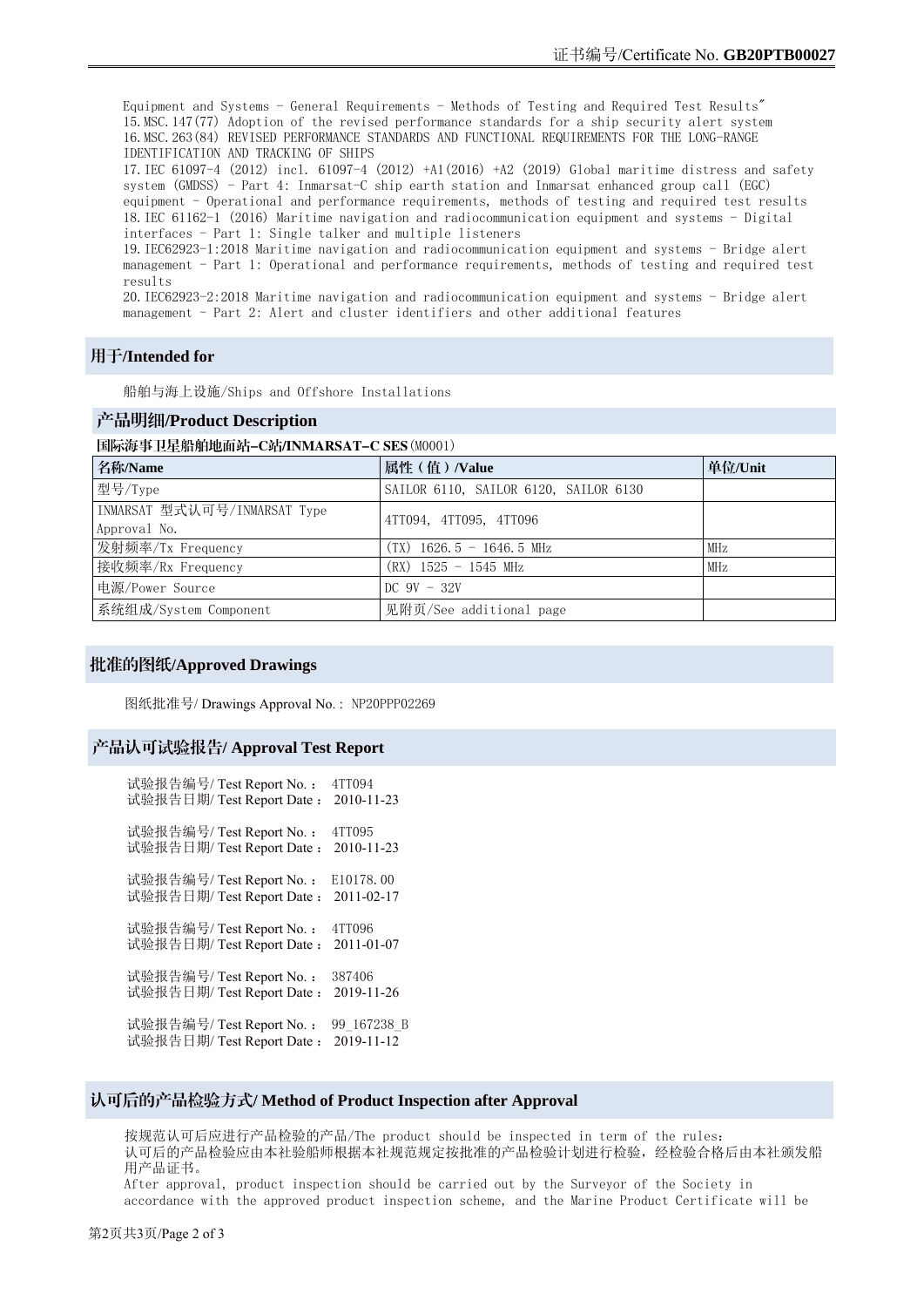issued by the Society upon satisfactory inspection.

## 认可保持条件**/ Maintenance Requirements of Approval**

1.型式认可后,如果产品及其重要零部件的设计、所用材料或制造方法有所改变,且影响到产品的主要特性、特 征;或产品的性能指标有所更改,且超过认可的范围,则有关图纸和文件应经检验机构审批。并在检验机构认为必 要时,经本社检验人员见证有关试验和进行检查,其结果应能证实仍符合认可条件。

After type approval, if there are changes to the design, materials used or manufacturing method of the product and important components and such changes affect major characteristics and properties of the product, or property indexes of the product are changed and exceed the scope of approval, related drawings and documents are to be examined and approved by the concerned survey office. Where deemed necessary by the survey office, the surveyor to the Society will go to witness relevant tests and conduct inspection and the results should be able to demonstrate compliance with the approval conditions.

2.工厂的质量管理体系应保持有效运行,并且与认可时一致。如果质量管理体系发生改变,应经原体系认证机构审 核并报本社批准。

The quality management system of the factory shall be ensure effective operation, and shall be the same as the situation of approval. If there are any changes to the quality management system, auditing of the original certification organization for quality management system and the society's approval shall be obtained.

3.认可证书有效期内,如果出现可能导致本社取消认可的情况,工厂应及时采取有效的纠正措施。

Within the validity of the approval certificate, if cases occur that may cause the Society to withdraw the approval, the manufacturer should take corrective actions in a prompt and effective manner.

4. 在认可证书有效期内, 本社检验人员可在未经事先通知的情况下对工厂的产品制造过程进行审核, 以验证产品的 生产是否符合业经本社批准的图纸和文件。工厂应予以配合。

Within the validity of the approval certificate, the surveyor to the Society may pay unannounced audit to the manufacturing process of the product in order to confirm whether it is in compliance with the drawings and documents approved by the Society. The factory should provide an active cooperation and necessary for the surveyor.

5. 如果属于获得型式认可B 模式证书, 且无需颁发船用产品证书/等效证明文件的情况, 证书获得者应接受本社每 年一次的定期审核,定期审核日为认可证书期满之日对应的每一周年日,检查工作应在周年日的前后三个月内进 行。

If belong to the situation of the product has type approval mode B certificate, and marine product certificate/equivalent document is not necessary, those who have obtained the certificate should be subject to periodical audit every year. The date of periodical audit shall be each anniversary date which corresponds to the date of expiry of the relevant certificate and the periodical audit shall be done within a time span of three months before and after the annual surveillance date.

## 备注**/Remarks**

本社已审核了产品厂无石棉声明,但本社的审核不免除产品厂按照合同关系向订货方保证产品无石棉的责任。 The declaration of asbestos-free submitted by manufacturer has been reviewed by the Society. However, liability of the manufacturer to guarantee the products are asbestos-free to purchaser under contract will not be exempted.

本证书由原型式认可证书(No. GB18T00034)换新并替代原证书。

This certificate is renewed from and supersedes the previous Type Approval Certificate No. GB18T00034.

## 中国船级社哥德堡办事处

#### **CCS Gothenburg Office**

注: 本证书含有附页, 共1页

Note: The certificate is attached with additional 1 page(s)